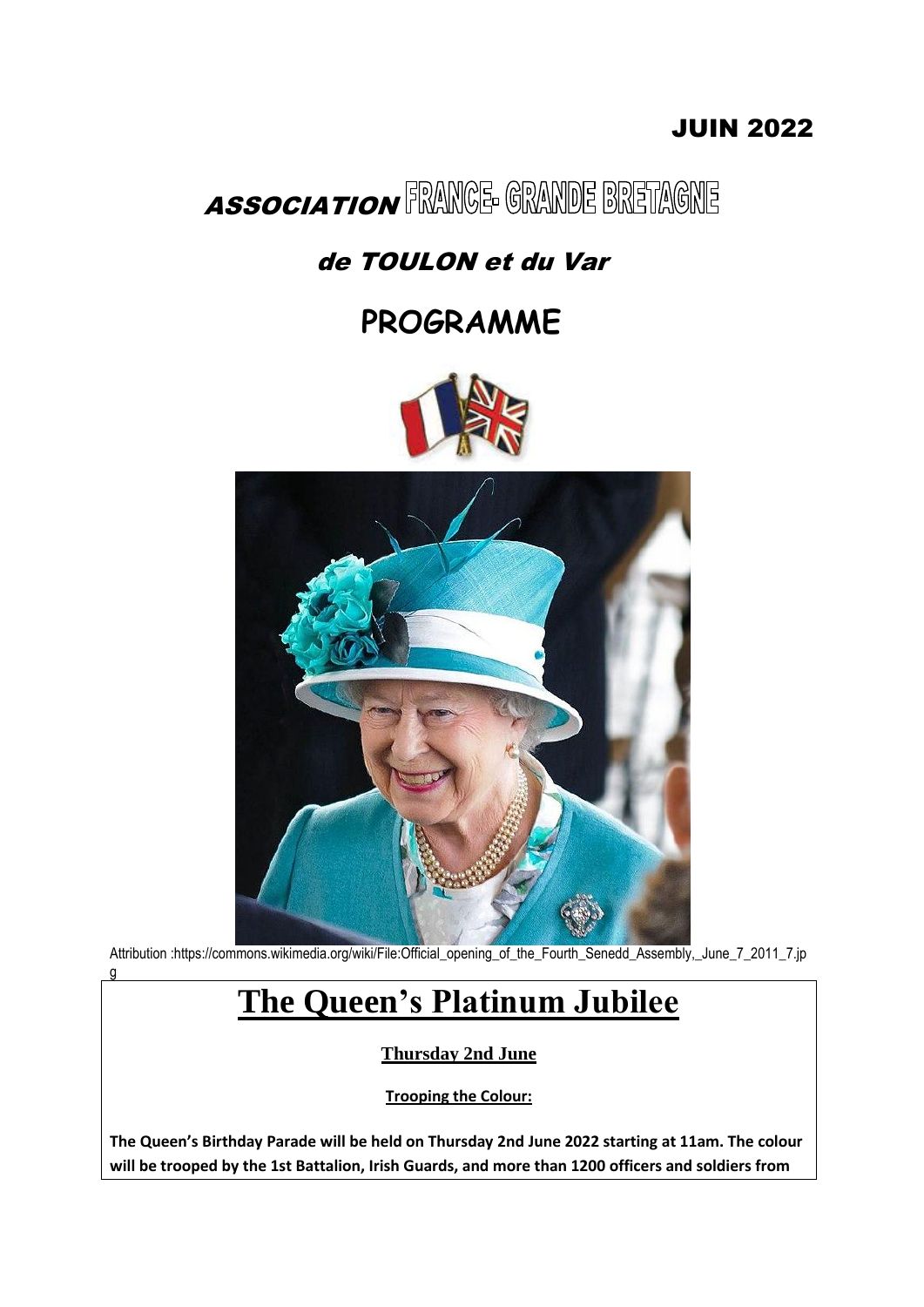**the Household Division will put on a display of military pageantry on Horse Guards Parade, together with hundreds of Army musicians and around 240 horses. This annual event has now marked the official birthday of the British Sovereign for over 260 years. During the Queen's birthday parade A Royal Gun Salute will be fired.**

#### **Friday 3rd June**

#### **Service of Thanksgiving:**

**A Service of Thanksgiving for The Queen's reign will be held at St Paul's Cathedral. Great Paul, the largest church bell in the country, will be rung for the Service. It was made in 1882, but fell silent in the 1970s due to a broken mechanism. It was restored in 2021 and has been rung on 8 occasions since, but this is the 1st royal occasion it will be rung. The Service of Thanksgiving starts at 11.30am and Great Paul will be rung between 10.50am to 10.55am followed by a peal of bells.**

#### **Saturday 4th June**

#### **The Derby at Epsom Downs:**

**Her Majesty The Queen, accompanied by Members of the Royal Family, will attend the Derby at Epsom Downs.**

#### **Platinum Party at the Palace:**

**The celebration will see famous faces from the world of entertainment brought together to perform for a night of musical tributes to celebrate the Jubilee. 22,000 people will attend the event including 10,000 allocated in a public ballot and 5,000 tickets for key worker**

#### **Sunday 5th June**

#### **The Big Jubilee Lunch:**

**Over 60k people have registered to host Big Jubilee Lunches on the Platinum celebration weekend, with events ranging from world record attempts for the longest street party to back garden BBQ's and everything in between. Over ten million people across the UK are expected to be joining the celebrations to share friendship, food and fun at Big Jubilee Lunches as part of this nationwide act of community friendship. People across the world are also joining in with over 600 international Big Jubilee Lunches being planned throughout the Commonwealth and beyond - from Canada to Brazil, New Zealand to Japan and South Africa to Switzerland.**

#### **The Platinum Jubilee Pageant:**

**The Gold Stat Coach led by The Sovereign's Escort, will lead the Platinum Jubilee Pageant, embracing the latest in digital technology to evoke the excitement and majesty of her journey to be crowned 70 years ago.**

**The Pageant, which starts at 2.30pm and finishes with a finale at the Queen Victoria Memorial ending at 5pm, will serve as an opportunity to gather and pay tribute to Her**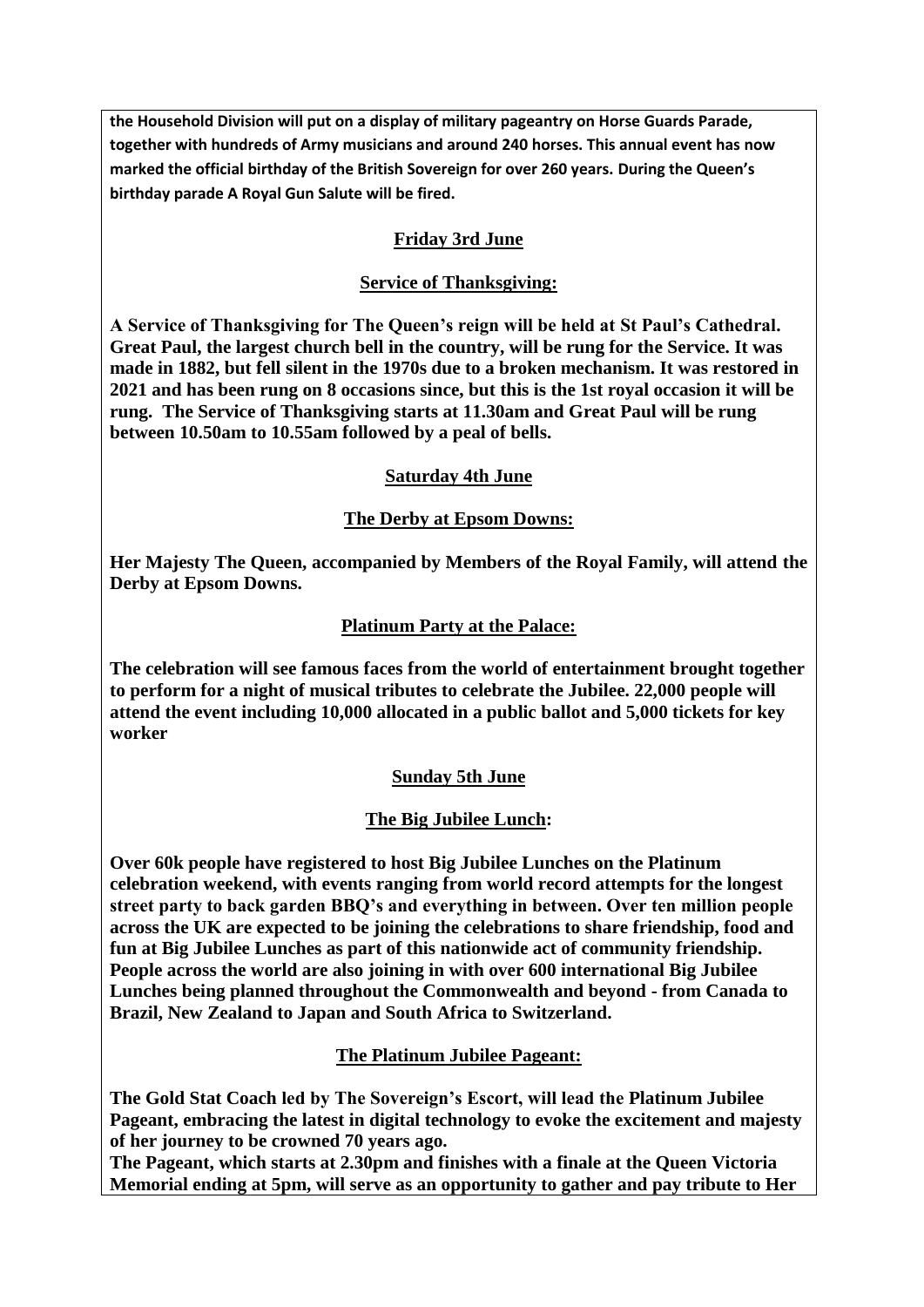**Majesty. It will culminate with the singing of the National Anthem, 'God Save the Queen' and a gospel choir to the sounds of the Band of Her Majesty's Royal Marines. The Pageant will bring to life iconic moments from The Queen's reign as well as showcasing our changing society over the past 70 years.**



Attribution : PolizeiBerlin, CC BY-SA 4.0, via Wikimedia Commons

### LE MOT DU PRESIDENT

Deux moments importants marqueront cette fin de saison pour notre association. Tout d'abord, à l'occasion du jubilé de platine de Sa Majesté la Reine Elisabeth II, nous organiserons le vendredi 3 juin un Apéritif jubilatoire et déjeunatoire où nous célébrerons comme il se doit cet évènement exceptionnel. Les détails de cet évènement sont donnés ci-dessous.

D'autre part, comme il est de tradition, nous marquerons la fin de saison 2021 – 20121 par un repas qui aura lieu au restaurant Le Cannier, face au cadre enchanteur du Cap Sicié et des Deux Frères et directement sur la plage des Sablettes.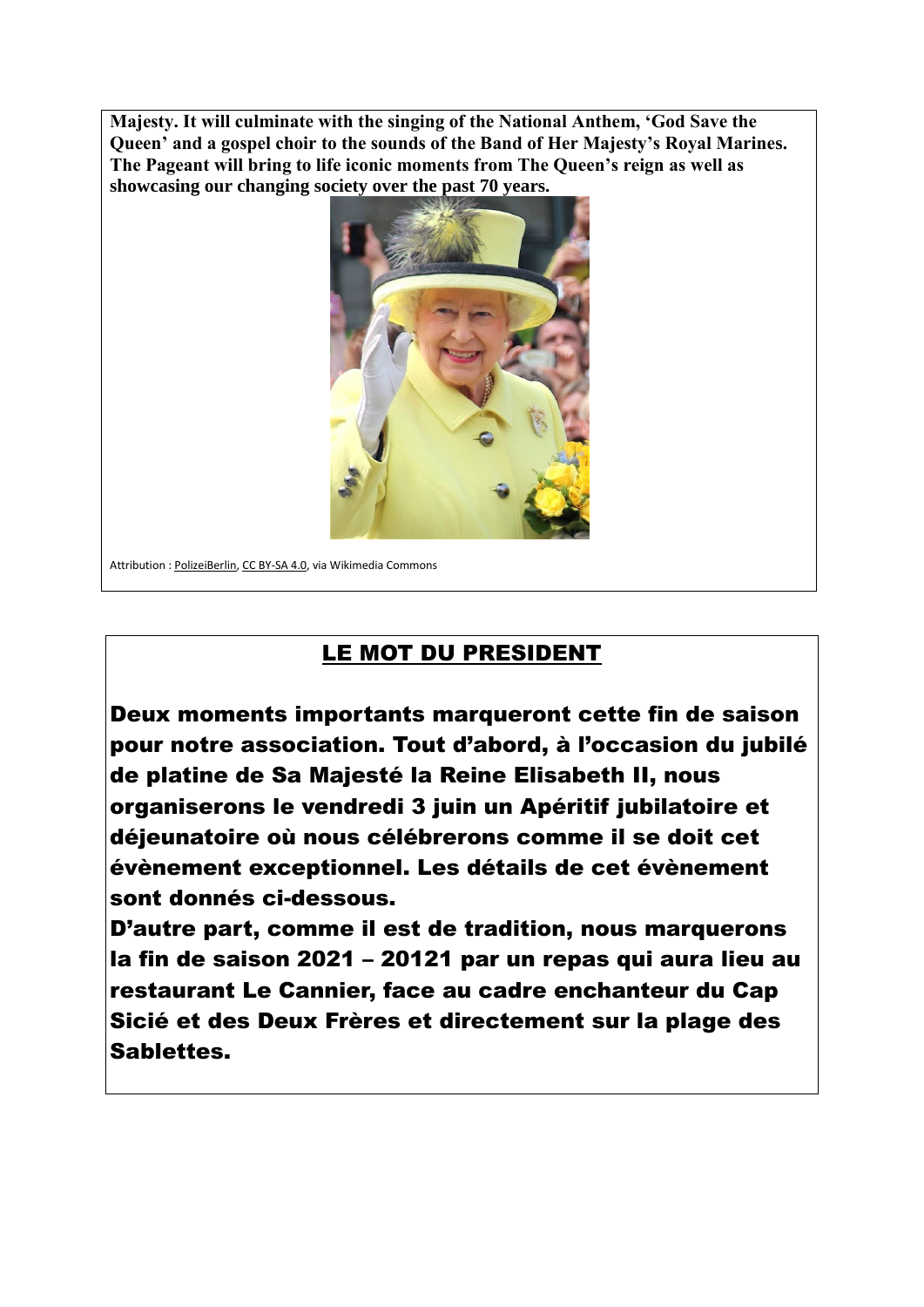### JUIN 2022



# Vendredi 3 juin 12h-15h : QUEEN'S PLATINUMJUBILEE Apéritif jubilatoire et déjeunatoire

**Tarif : 10 euros par personne.**

**Envoyer chèque à l'ordre de "AFGB TOULON VAR" à : Martine AGIUS Palais Vauban 12 Avenue Jean Moulin 83000 Toulon Tel : 06 15 18 22 31**

**Date limite d'inscription : Vendredi 27 mai Cet apéritif ayant lieu dans une propriété, l'adresse sera donnée, pour des raisons de confidentialité, aux seules personnes participant à l'apéritif.**

**Pour cette occasion très spéciale, il est demandé aux participants de venir habillés en rouge, blanc, bleu et aux dames (si possible) de porter chapeau ou tiare.**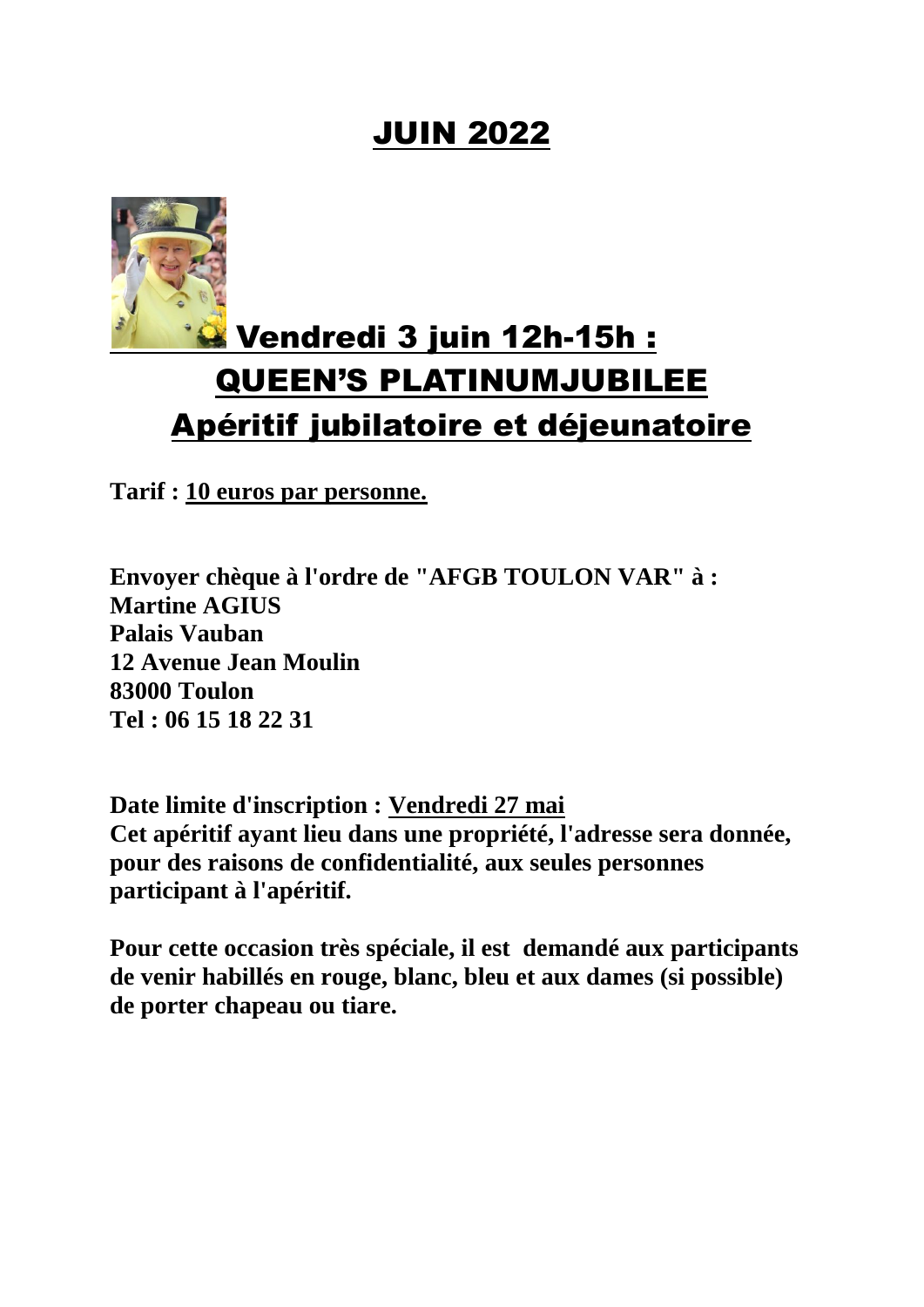

ENGLISH CHAT

Échanger en anglais dans un lieu privé et convivial autour d'un verre.

Inscriptions auprès de Patrick : 06 24 88 42 19



# Vendredi 10 juin 15h : SCRABBLE (en anglais)

Le Saint-Cyprien Place de la Cathédrale Toulon Inscriptions auprès de Françoise 06 17 16 51 73



# Mercredi 15 juin 15h ATELIER DE LITTÉRATURE

« L'ivresse du Kangourou» Kenneth Cook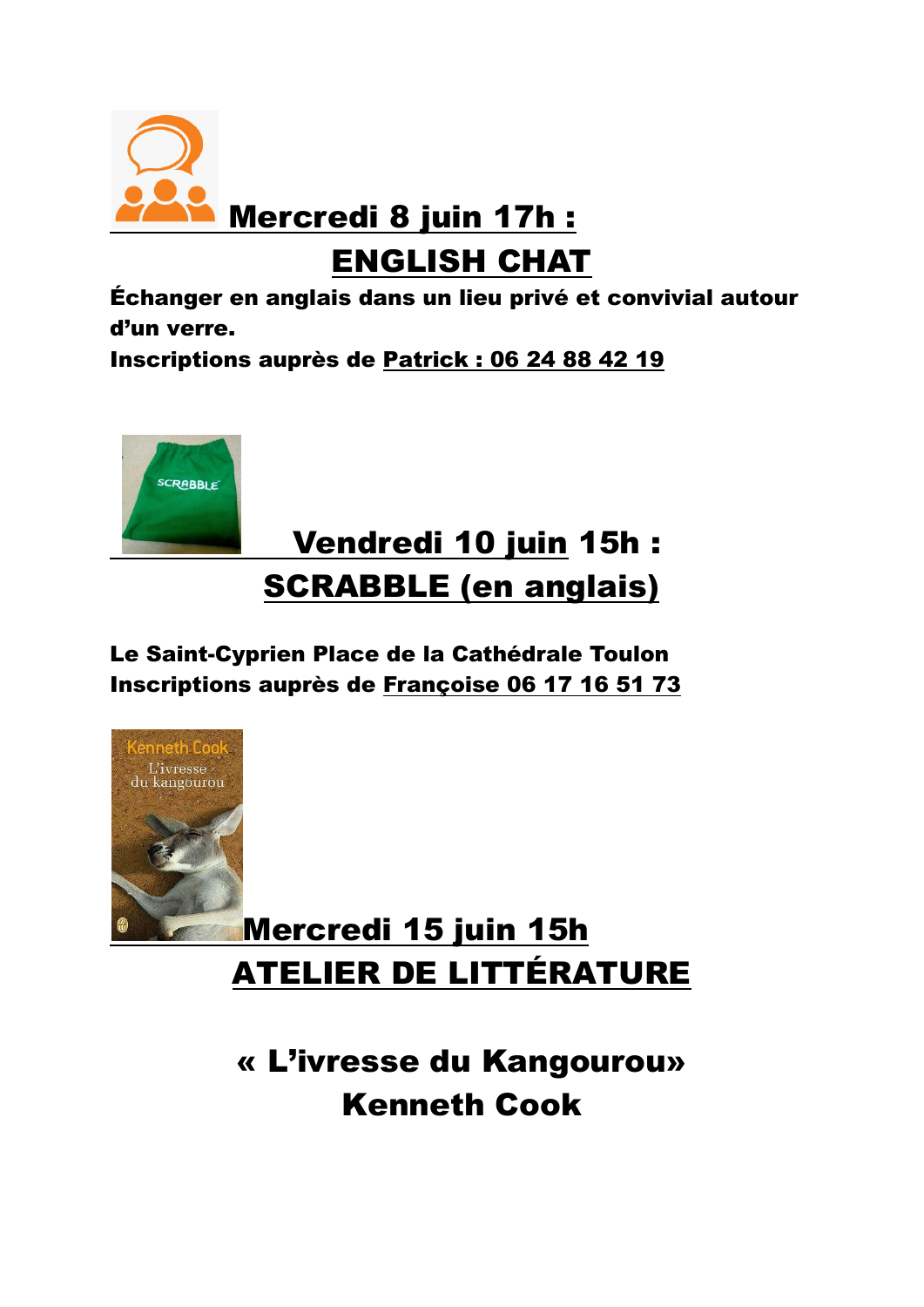Le lieu sera donné lors de votre inscription Inscriptions auprès de Bernard : 06 82 11 89 26



# ENGLISH CHAT

Échanger en anglais dans un lieu privé et convivial autour d'un verre.

Inscriptions auprès de Patrick : 06 24 88 42 19

# Vendredi 17 juin 12h DEJEUNER DE FIN DE SAISON

### Restaurant Le Cannier 103 Avenue de la Jetée Saint-Elme 83500 La Seyne sur Mer

Tarif : 32€ (membre) 36€ (invité)

Possibilité de covoiturage

### BULLETIN D'INSCRIPTION CI-JOINT EN FIN DE PROGRAMME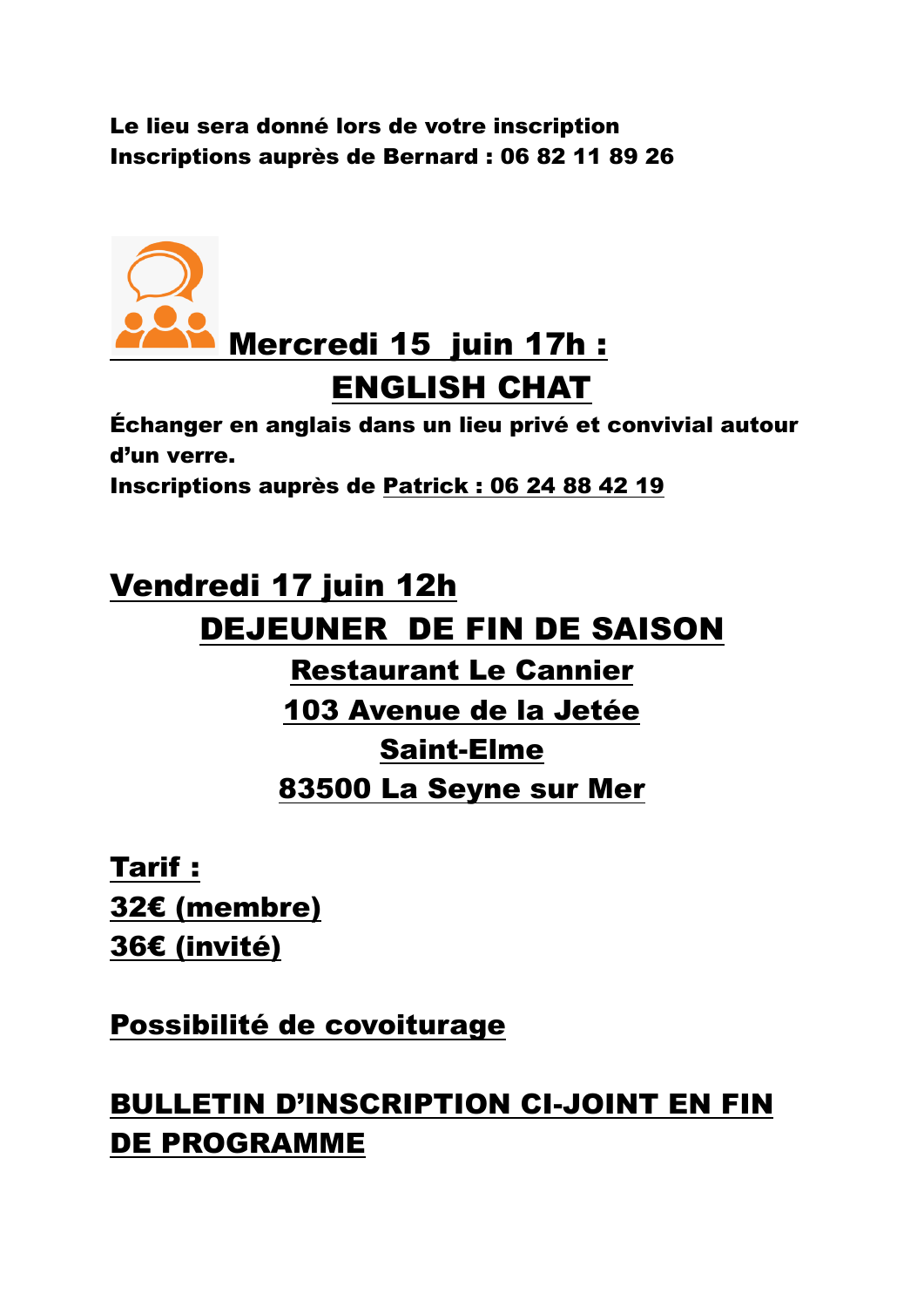

# SATURDAY COFFEE

Le Saint-Cyprien Place de la Cathédrale Toulon Discussion en anglais autour d'une boisson. Merci de prévenir de votre participation Bernard : 06 82 11 89 26

Meetup

# Vendredi 24 juin 18h ENGLISH MEET-UP

Brasserie « Chez Le Brasseur » 20 rue Peiresc (à proximité de l'hôtel Okko) Discussion en anglais dans une brasserie du centre-ville de Toulon Merci de prévenir de votre participation Martine 06 15 18 22 31

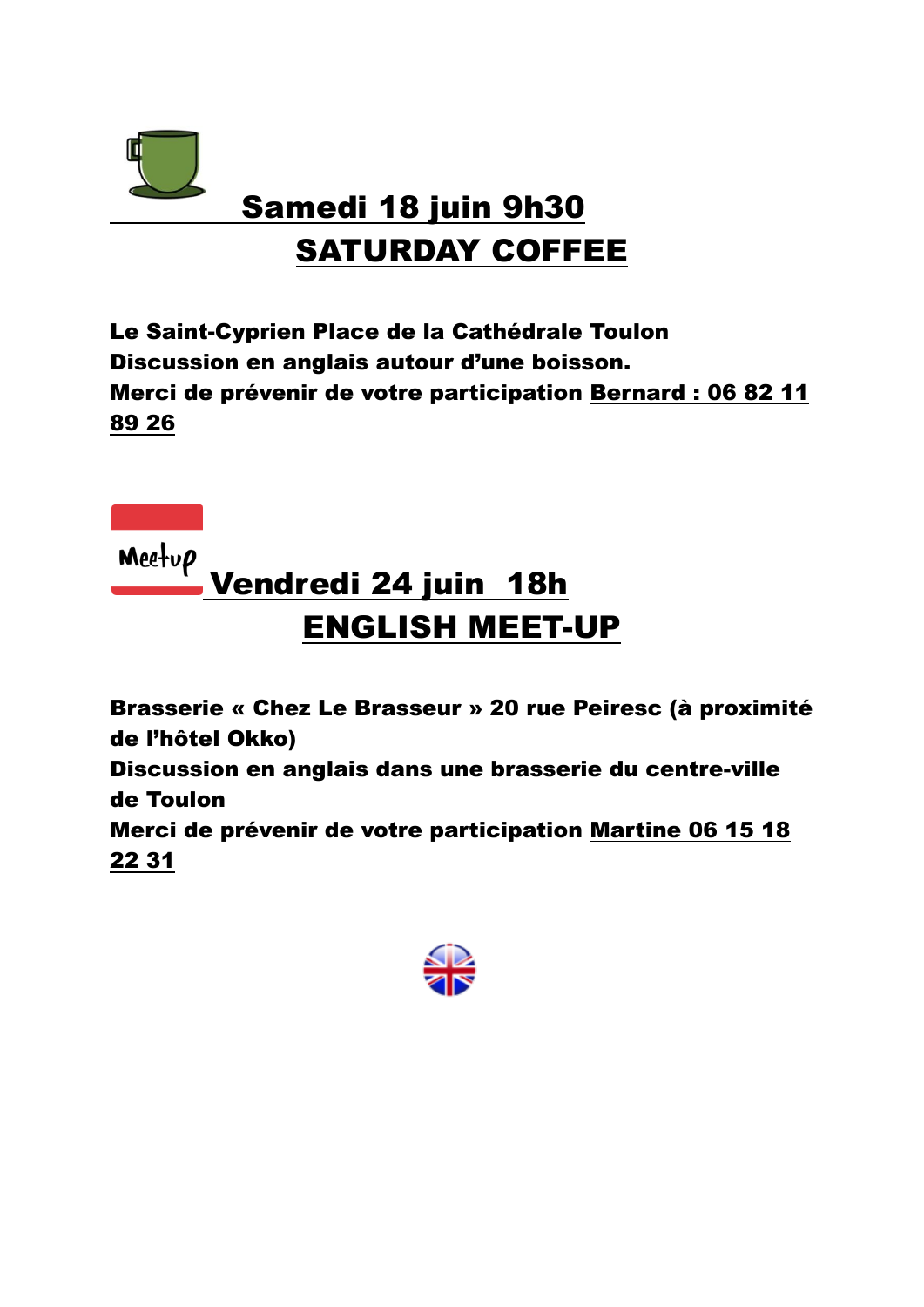REPAS DE FIN DE SAISON

### Vendredi 17 juin 2022 12h Restaurant Le Cannier 103 Avenue de la Jetée Saint-Elme 83500 La Seyne sur Mer

### MENU

#### **Apéritif**:

Kir au vin blanc servi à table accompagné de tapenades et croûtons. Des boissons non alcoolisées seront également disponibles.

#### **Entrée**:

Mille feuilles de Crabe et betteraves aux herbes

Ou

Ballottine de Chèvre frais en rubans de courgettes

#### **Plat**:

Filet de Dorade rôti, jus au basilic et tian de légumes à la brousse et pesto

Ou

Suprême de Poulet farci au foie de veau, ail et persil, gratin dauphinois à l'ail confit

### **Dessert**:

Café gourmand

**Vin**

### Pour l'entrée et le plat MERCI D'INDIQUER VOTRE CHOIX PAR UNE CROIX ou l'indiquer à Martine lors de votre inscription.

Tarif (par personne) Membre : 32  $\epsilon$ Non membre : 36€